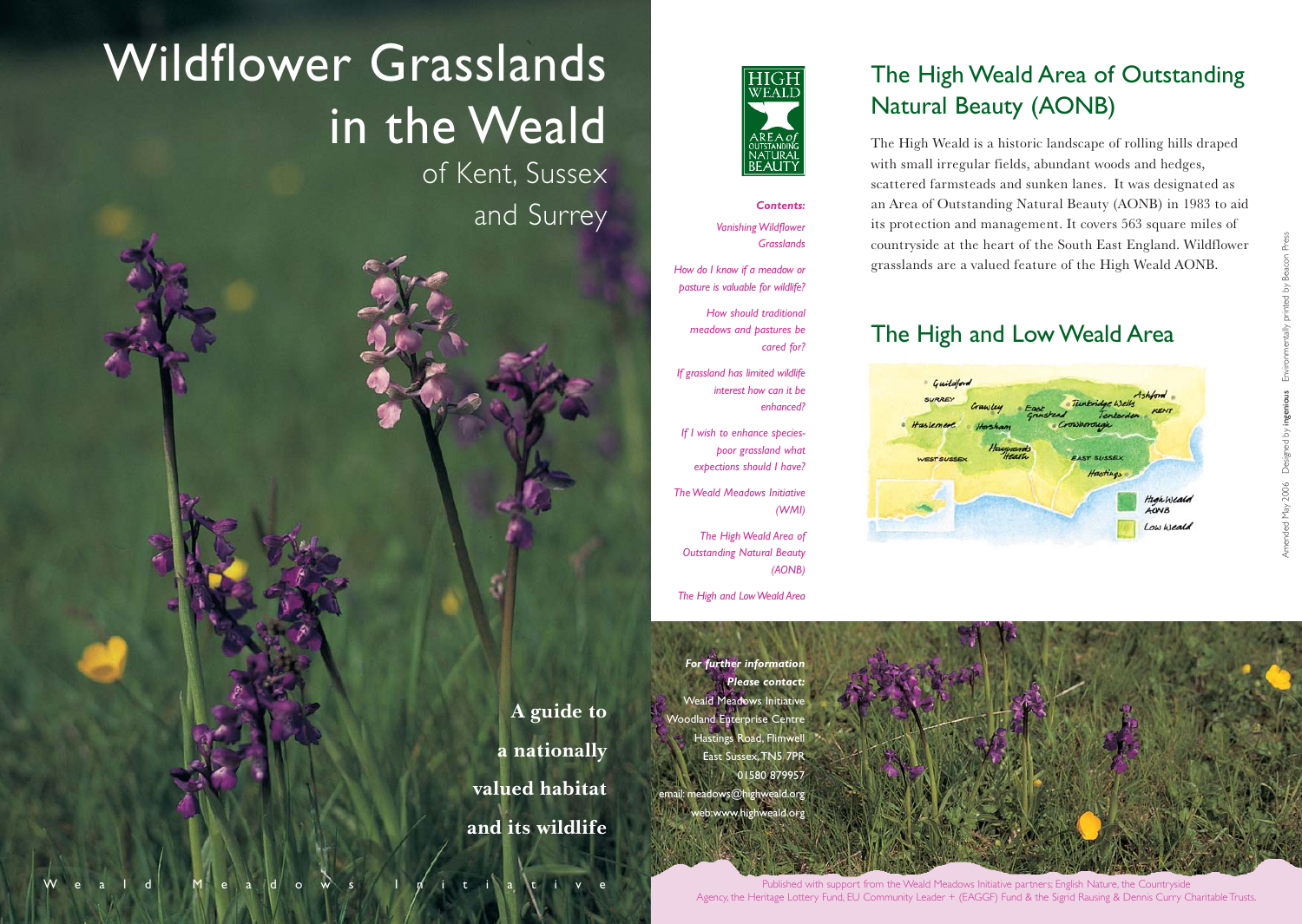**Understanding wildflower grasslands is the key to their conservation, restoration and creation.** 

### Vanishing Wildflower Grasslands

*• Unimproved grasslands can contain 50 or more different plant species including rare or scarce species.*

*• 'Semi-improved' grasslands may have been ploughed once or twice many years ago, or had some fertiliser applied in the past, but they still retain a valuable number of wild grass and flower species, typically between ten and twenty five. • Improved grasslands contain few wild grasses and only a few vigorous wildflower species such as buttercups, and are of little conservation value.*

Unimproved grasslands are glorious places in summer alive with colourful flowers and butterflies and literally buzzing with the activity of bees, grasshoppers and other creatures. These grasslands of the Weald, which occur on the area's neutral and acid soils, represent an irreplaceable and vanishing aspect of the Weald countryside and heritage.

Species-rich grasslands have evolved from ancient origins and been maintained by a continuity of traditional low-intensity grazing (pastures) or hay making (meadows) by generations of farmers. *Sadly the economic reality of agricultural intensification has meant that nationally less than 3% of grasslands remain unimproved.*

*Nowadays the few remaining species-rich grasslands are still being lost as a result of:*

- conversion to arable
- ploughing and re-seeding (with a high yielding grass mix)
- use of inorganic fertilisers, slurry, herbicides or excessive lime
- $\blacksquare$  silage-making replacing the hay cut
- **If** lower water levels through drainage and abstraction overgrazing
	- undergrazing
	- lack of or inappropriate management
	- planting trees

The greatest threat is thought to be where landowners are not fully aware of the value of their site and make inappropriate management decisions.

How do I know if a meadow or pasture is valuable for wildlife?

The richest grasslands are those that have been managed in the traditional way for many decades without agricultural improvement.

The presence of certain plants can indicate grassland of considerable wildlife value: Yellow Rattle, Ox-eye Daisy, Devil's-bit Scabious, Common Knapweed, Ragged Robin, Dyer's Greenweed, Orchids and fine-leaved grasses. Ant-hills and ridge and furrow can also be valuable indicators.

To discover what flowers are present in a pasture which has always been grazed short without the use of fertilisers or herbicides, a small area can easily be fenced off for the summer. You may be surprised at what

flowers grow up!

Alternatively if a grassland has become overgrown but still not had fertilisers or herbicides applied, mowing small patches and keeping them short for a year or two will indicate whether other more delicate plants will come back from seed. A restoration cut, ensuring that all cuttings are removed, may then be desirable, unless breeding Barn Owls are using the field for hunting, or ant-hills are present.

**If you have or think you have a flower-rich grassland, or perhaps you know of one elsewhere, please contact the Weald Meadows Initiative for further help and advice.**

Yellow Rattle

*Buttercups often occur in profusion in flower-rich meadows but also persist in fertilised and sprayed fields. Buttercups therefore, although*

> *attractive, do not alone indicate valuable grassland.*

www.highweald.org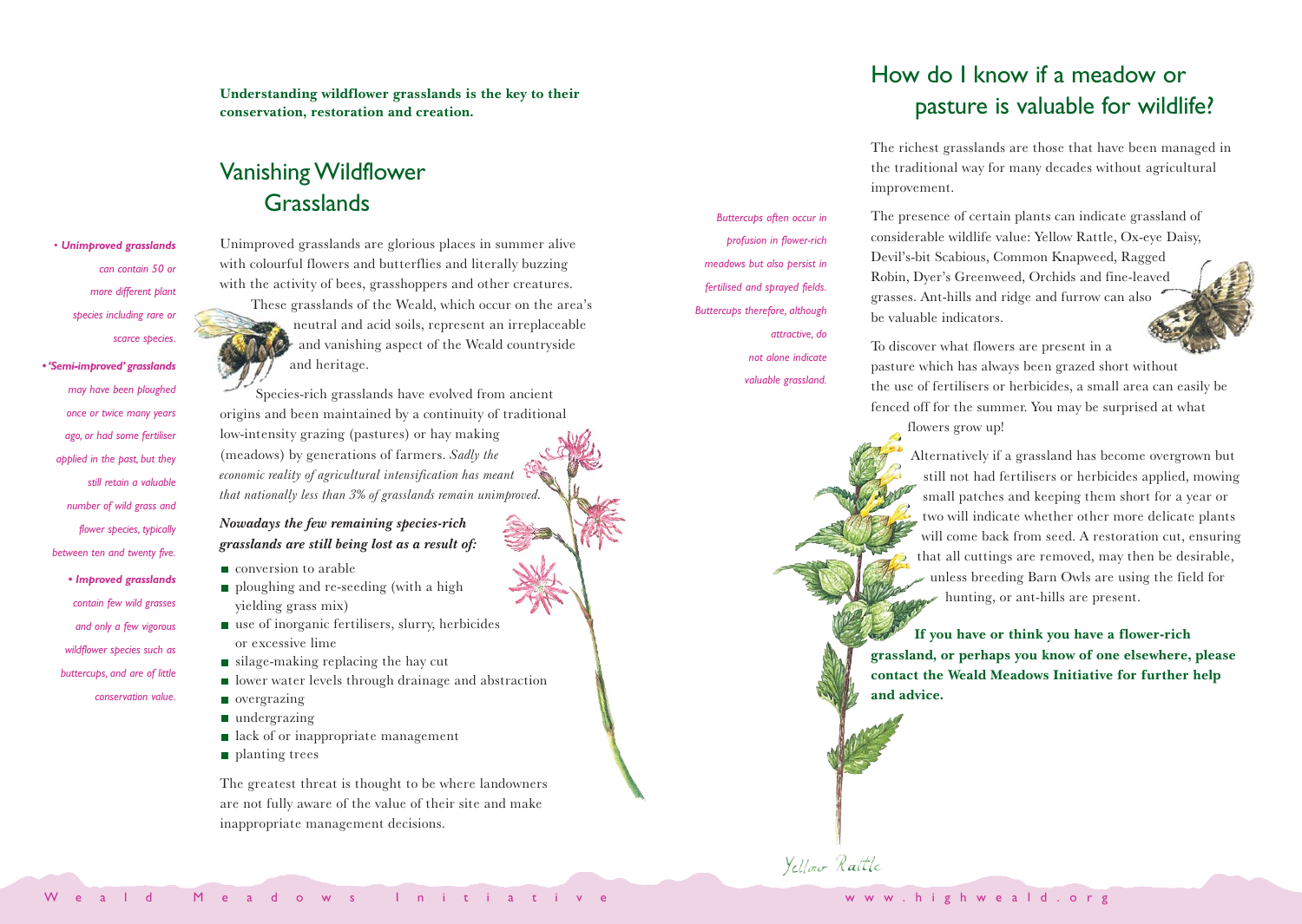# How should traditional meadows and pastures be cared for?

Grassland needs to be managed! Past management is important when considering future management and consistency will ensure species continuity. Old grasslands were traditionally managed in two main ways resulting in two equally important types of wildflower community: meadows and pastures.

*• Meadows are managed by mowing for hay.They support mainly spring and early-summer flowering perennials and also annuals which drop their seed before the hay-cut. Unimproved hay meadows are now our rarest grassland type.*

*• Pastures are managed by grazing with sheep or cattle.*

*They support mainly summerflowering perennials. Pastures can also provide excellent habitat for insects because unlike hay meadows there is a continuity of vegetation throughout the year.* **Meadow management** comprises the cutting and removal of a hay crop in mid-late July, and grazing of the aftermath until the following spring when the fields are shut up again for hay. *No fertilisers should be used* but a light application of well-rotted organic manure in the autumn every three years or so is traditional. A small amount of *light* poaching can provide useful germination sites for annuals and Ox-eye Daisy etc. in spring.

**Pasture management** is where grazing alone is carried out year after year. Stock numbers should be regulated to allow a variety of sward heights to develop (from short to slightly tussocky) and some flowering and seed-setting to occur. This is particularly important for insects. Some over-wintering grass seed-heads at least around the margins of the field are essential for the over-wintering stages of many butterflies, beetles and other invertebrates such as spiders. *No fertilisers should be used.*

**Undergrazing and overgrazing** should be avoided: *Undergrazing* leads to the dominance of coarse grasses at the expense of less robust species, followed by the invasion of bracken, bramble and ultimately scrub.

*The wildflower seed harvester To assist the Weald Meadows Initiative, government bodies have purchased a wildflower seed harvesting machine to generate supplies of seed from Weald grasslands.The sale of Weald Native Origin grass and wildflower seed is seen as a way of generating much needed income to support traditional management of hay meadows. In addition the use of Weald Native Origin seed in habitat creation or enhancement schemes is essential to meet our national obligation to maintain local biodiversity as published in 'Biodiversity the UK Action Plan' in 1994.*

*Overgrazing* can lead to poaching and the creation of bare ground in which weeds such as Thistles, Ragwort and Docks can become established.

**Restoration** of neglected or inappropriately managed sites to their former glory is possible, but specialist advice should be sought.

**Grants** are available for grassland restoration, maintaining or introducing traditional management, creating new species-rich grassland to extend or buffer existing areas, and the restoration of associated hedges, trees and ponds to benefit wildlife and enhance the landscape.

# If grassland has limited wildlife interest how can it be enhanced?

To enhance *species-poor grassland* and encourage wildlife the most appropriate option will depend on soil fertility, the type of grasses present, any perennial weeds such as thistles and docks, and existing wildlife. An important prerequisite is to reinstate traditional meadow or pasture management.

**Enhancement.** It is possible to introduce wildflowers into species-poor grassland containing only a few *wild* grasses. The grass may need to be cut or grazed short and even harrowed before broadcasting Weald Native Origin seed or planting in plant plugs or both. The growth is then kept short for at least a year before adopting a traditional management regime.

**Creation.** To reseed improved grassland or arable land a weed-free seed-bed with a fine tilth is essential. Naturally shallow and poor soils, and fields with slopes or poorly drained areas are *particularly suitable*. Preparations need to be started well in advance. Weald Native Origin grass and wildflower seed should be broadcast in late summer and the growth then kept short for at least a year. This approach is more expensive but can give particularly good results in the longer term.

Adders<br>Tongue

www.highweald.org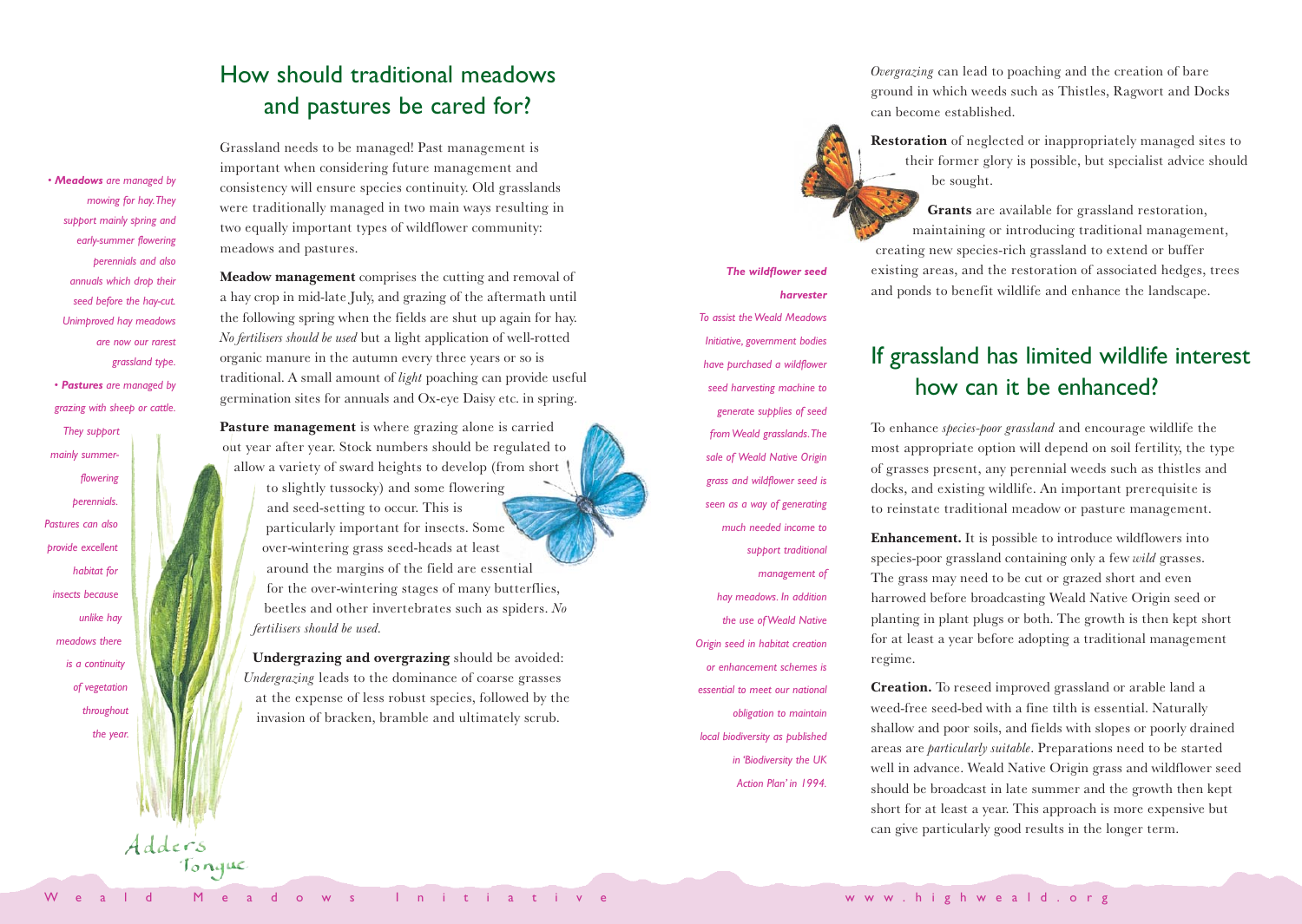## If I wish to enhance species-poor grassland what expectations should I have?

The enhancement of species-poor grassland and the creation of wildflower grasslands from scratch can be very rewarding – however you should not expect to replicate an ancient unimproved meadow! Technical advice may be helpful to avoid disappointment. The Weald Meadows Initiative aims to provide both advice and a source of Weald Native Origin seed and plant plugs.

**Barn Owls.** An alternative enhancement approach, appropriate only for species-poor grassland, could be to allow the grass to develop a tussocky structure with overwintering grass seed-heads and perhaps a few scattered native shrubs. This will encourage voles and exciting predators such as Kestrels and Barn Owls, but few flowers.

Tussocky grassland should be cut or lightly grazed every second or third year at the end of summer to prevent the invasion of brambles and rejuvenate the sward. When mowing, the cutting blades should be set to a height of 4 inches. Grassland managed in this way can also support a variety of butterflies, grasshoppers, bees and other insects if a few more 'robust' wildflowers such as Knapweed, Common Sorrel and Tufted OUNTARY O SEN 20 Vetch are present, or planted in.

This option may also be combined with the enhancement or creation options, by allowing a wide margin around the edge of the field to become tussocky.

#### *The Weald Meadows Initiative is developing a network of sites for Weald Native Origin Seed supply. If you are interested in using a seed harvester or would like to purchase seed or plant plugs from Weald grassland please*

*contact the Initiative.*

*Local seed*

The Weald Meadows Initiative (WMI)

The production of this leaflet is part of a wider initiative developed in response to global concern about the loss of biodiversity and considerable local desire to reverse the loss of wildflower grasslands characteristic of the High and Low Weald.

The WMI enables the traditional management of unimproved meadows and the successful establishment of new species-rich grasslands. Recognising the need for wildflower management and creation to be financially viable it proactively develops and markets added value grassland products.

#### The Initiative:

- offers a grassland advisory service
- runs a range of specialist grassland events
- facilitates networking between landowners, contractors and other advisors
- harvests Weald Native Origin Wildflower and Grass Seed (WNOS) and
- provides other support to landowners as required.



*Further Reading: Managing Wildflower Grassland – A guide for Landowners. by A.J.L. Fraser published by Worcestershire Nature Conservation Trust Ltd., Lower Smite Farm, Hindlip,Worcester WR3 8SZ Flowers in the Grass*

*– Creating and managing grasslands with wild flowers by H.J.Ash, R. Bennett and R. Scott published by English Nature, Northminster House, Northminster Road, Peterborough, PE1 1UA*

The Initiative is a unique public private partnership between the High Weald Area of Outstanding Natural Beauty (AONB) Unit, the Farming & Wildlife Advisory Group (FWAG) and Agrifactors Ltd. The Weald Meadows Initiative has been developed and funded as a partnership between regional and local government and conservation organisations. It operates in the High and Low Weald areas of Sussex, Kent and Surrey.

> *Text by Ralph Hobbs Sally Marsh (High Weald AONB Unit) Illustrations by Sandra Fernandez, photos by Ralph Hobbs*

*Provenance Seed Many grassland wildflowers are now scarce and the use of British native and local provenance seed (such as Weald Native Origin Seed) ensures that genetic strains already well adapted to the local conditions are not affected by non-regional stock or imported seed.This approach is now promoted by Natural England who recognise the High and Low Wealds joint character areas are distinctive in terms of both their ecology and landscape.*

 $10$ 

 $D$ 

*Native and Local*